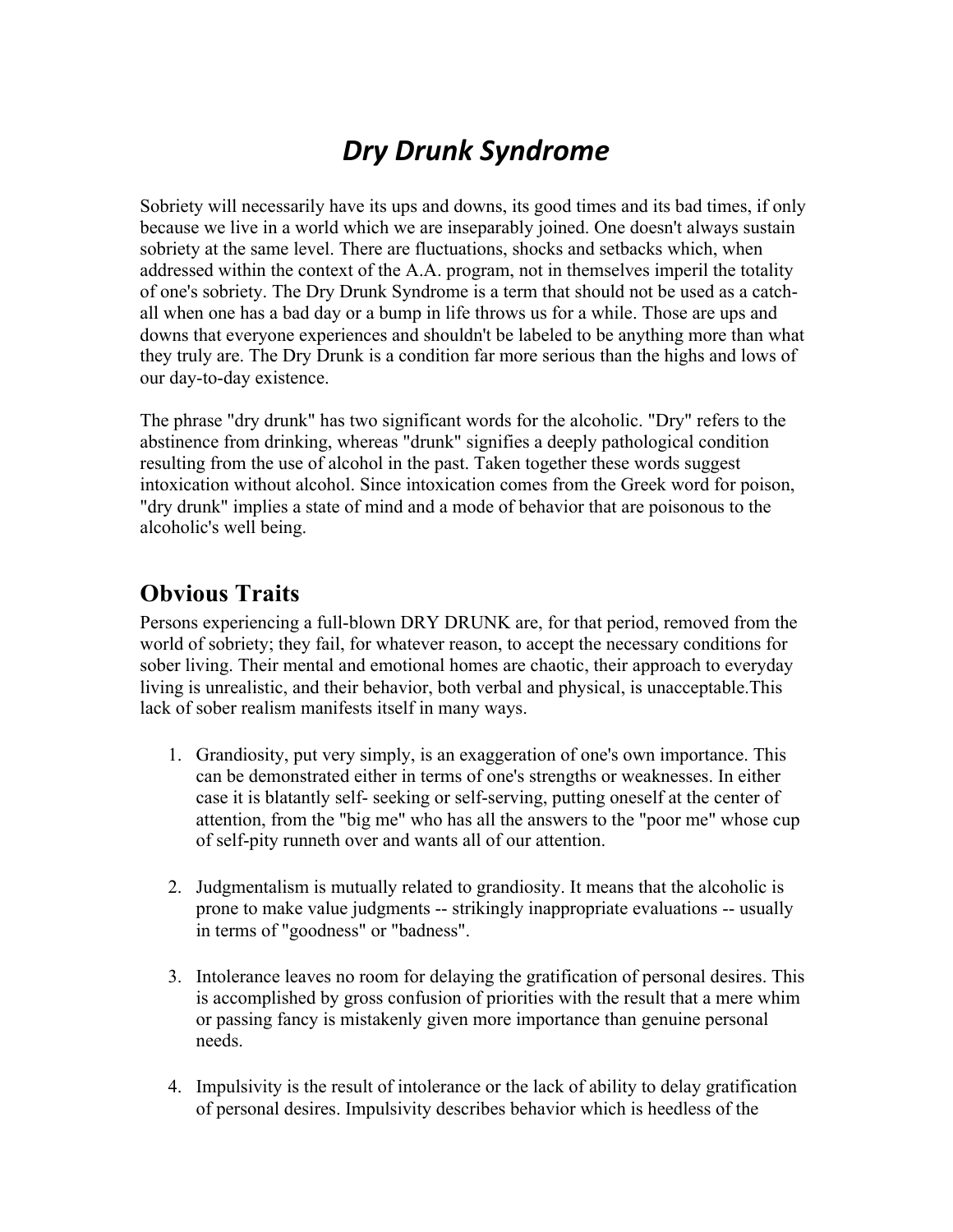ultimate consequence for self or others.

5. Indecisiveness is related to impulsivity in the sense that while the latter takes no realistic account of the consequences of the actions, the former precludes effective action altogether. Indecisiveness stems from an unrealistic exaggeration of the negative possibilities of the action; so one wavers between two or more possible courses of action, more times than not nothing gets done.

These conditions, grandiosity, judgmentalism, intolerance, impulsivity, and indecisiveness taken separately or together can lead to the following:

- a) Mood swings, which are unrelated to the circumstances to which one tries to link them. Alcoholics zero in on what they want others to think is the cause of the mood swing, when it isn't that at all. More often than not it is something much deeper than the reason given. Inversely it can also be something totally insignificant with no substance at all ( e.g., the sugar is too sweet or the donut is too round). Any excuse will do.
- b) Unable to demonstrate emotions freely, naturally and without constraint. No emotional spontaneity, no genuine spark.
- c) Introspection. A very healthy thing to do is difficult if not impossible for the "dry drunk". It means to look inward to one's examining each thought and desire, which is linked directly to one's attitude.
- d) Detachment. Become aloof, display indifference, don't care one way or the other, no special likes or dislikes, they withdraw.
- e) Self-absorption, with a tendency to call attention to whatever they have attained. Narcissism which is quite simply self-love. They become pompous asses.
- f) The inability to appreciate or enjoy themselves nothing satisfies.
- g) Evidence of disorganization, is easily distracted, complains of boredom, and nothing seems to fit.
- h) A nostalgia sets in, a kind of wistful yearning for something of the past, such as freedom from care associated (falsely) with drinking, bars, drinking associates, and friends; the music, blue lights, and tinkle of the ice cubes in a glass in the neighborhood saloon.
- i) There can be a kind of romanticism, which includes unrealistic valuations of lifestyles and character traits which can be and usually are objectively dangerous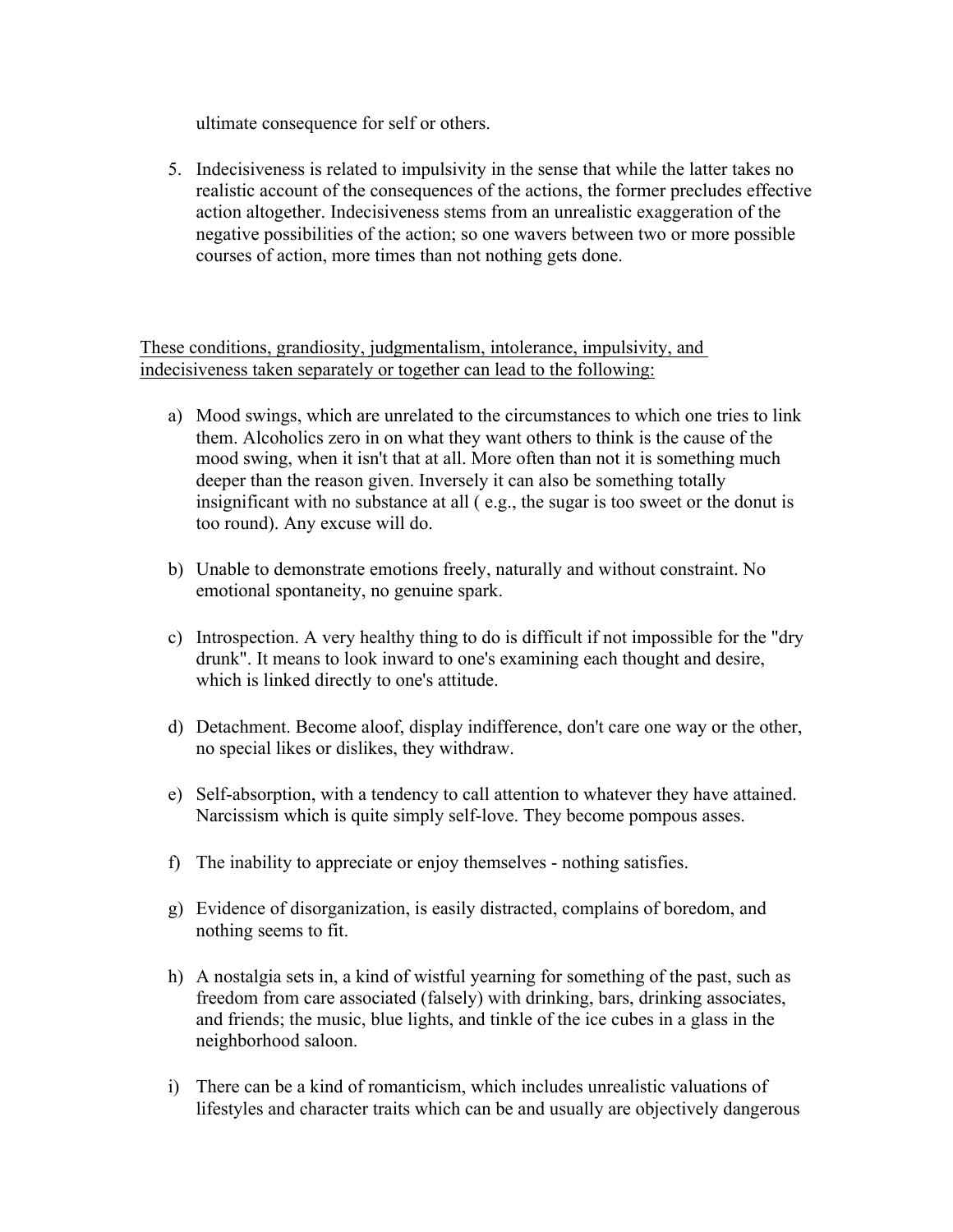to one's sobriety.

j) Escapism. Fantasizing, daydreaming, and wishful thinking are very much in evidence in the dry drunk syndrome as the individual slips farther and farther from reality.

Since the abnormality of the alcoholic's attitudes and behavior during the drinking career is generally recognized, the persistence or these character traits after stopping drinking (or the reappearance after an interlude of sobriety) is equally abnormal. The term "dry drunk" therefore denotes the absences of favorable change in the attitudes and behavior of the alcoholic who is not drinking, or the reversion of these by the alcoholic who has experienced a period of successful sobriety. From these conditions, it is to be inferred that the alcoholic is experiencing discomfort in life. The self-destructive attitudes and behavior of the dry drunk alcoholic are different in degree but not in kind. The alcoholic, when drinking, has learned to rely on a deeply inadequate, radically immature approach to solving life's problems. And this is exactly what one sees in the dry drunk.

## **Analysis of Dry Drunk Behavior**

The alcoholic who rationalizes their own irresponsible behavior is also likely to find fault in the attitudes and behavior of others. Although not denying their own shortcomings, they attempt to escape notice by cataloging in great detail the transgressions of others. The classic maneuver of the dry drunk is over-reaction. The alcoholic may attach a seemingly disproportionate intensity of feeling to an ordinary insignificant event or mishap. Some alcoholics who experience the dry drunk seem to know all the answers, are seldom at a loss for words when it comes to self-diagnosis. Their knowledge is quite impressive, their apparent insight, as opposed to genuine insight, is convincing.

## **Corrective Measures**

Those undergoing a dry drunk lead impoverished lives. They experience severe limitations to grow, to mature, and to benefit from the possibilities that life offers. They lack the freshness and spontaneity that genuinely sober alcoholics manifest. Their life is a closed system; attitudes and behaviors are stereotyped, repetitive, and consequently predictable. Alcoholics learn early that humility and a power greater than themselves are the bedrock for a genuine and productive sobriety. An unusual measure of self-discipline must accompany the ego deflation process. Needed is self-discipline in honesty, patience and responsibility towards the recovery process [and acceptance of their disease]. [To improve long term goals of sobriety be aware of mental stressors, get more involved in the recovery program, get active in the 12 steps, get and use a sponsor, talk things out, etc.] Hopefully, they will begin to appreciate the ironic folly of those alcoholics who think life has suddenly become manageable again; whose sanity is beyond question; who see no need of turning their lives over to a power greater then themselves; who find personal inventories unnecessary since they are seldom in the wrong and are no longer subject to the embarrassing need of repairing the wrongs they have done. When dry drunk alcoholics awaken to this irony that they, still unmanageable, still powerless, are the ones who have made this remarkable "recovery", they may feel sufficiently mortified